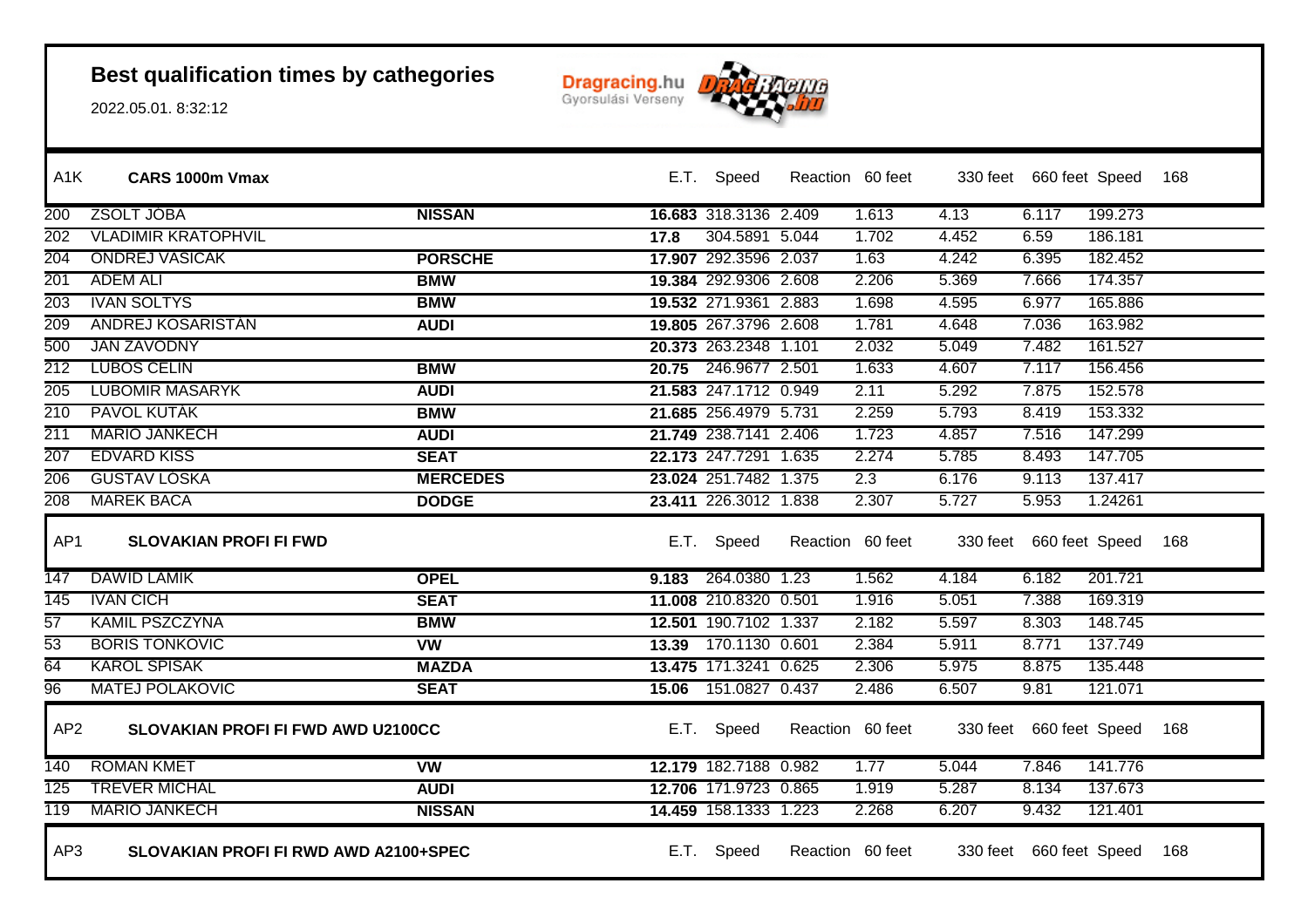

| $\overline{75}$        | <b>MARKO RADOJCIC</b>                                           | <b>NISSAN</b> |       | 9.171 255.8999 0.655           | 1.554                     | 4.083                   | 6.075                            | 199.167            |     |
|------------------------|-----------------------------------------------------------------|---------------|-------|--------------------------------|---------------------------|-------------------------|----------------------------------|--------------------|-----|
| 148                    | <b>MUCHA WOJCIECH</b>                                           | <b>TOYOTA</b> | 9.225 | 255.7108 1.285                 | 1.595                     | 4.128                   | 6.106                            | 198.438            |     |
| 132                    | <b>ROBERT IVANEK</b>                                            | <b>AUDI</b>   |       | 12.461 174.7640 0.547          | 1.834                     | 5.246                   | 8.078                            | 140.466            |     |
| $\overline{42}$        | <b>DANIEL ERSEK</b>                                             | <b>NISSAN</b> |       | 12.504 186.8305 0.347          | 2.24                      | 5.558                   | 8.284                            | 146.694            |     |
| AP4                    | <b>SLOVAKIAN PROFI NA FWD RWD AWD</b>                           |               |       | E.T. Speed                     | Reaction 60 feet          |                         | 330 feet 660 feet Speed          |                    | 168 |
| 150                    | <b>TIBOR EOTVOS</b>                                             | <b>SKODA</b>  | 10.95 | 203.1877 0.758                 | 1.701                     | 4.669                   | 7.09                             | 162.789            |     |
| 141                    | PETER PAP                                                       | <b>VW</b>     |       | 11.959 184.4867 0.187          | 1.889                     | 5.117                   | 7.751                            | 149.561            |     |
| 158                    | <b>MARIO POLAK</b>                                              | <b>OPEL</b>   |       | 12.706 179.1543 0.346          | 2.387                     | 5.695                   | 8.37                             | 146.118            |     |
| 157                    | <b>BORIS PAPAJ</b>                                              | <b>AUDI</b>   |       | 13.46 173.7585 1.153           | 2.09                      | 5.887                   | $\overline{0}$                   | $\Omega$           |     |
| 77                     | <b>RADO NEMCEK</b>                                              | <b>FIAT</b>   |       | 13.482 150.7083 0.999          | 1.918                     | 5.366                   | 8.392                            | 127.420            |     |
| $\overline{72}$        | <b>MONICA WEISOVA</b>                                           | <b>HONDA</b>  |       | 14.958 150.5520 0.48           | 2.389                     | 6.362                   | 9.68                             | 117.831            |     |
| 62                     | <b>MARK FURUC</b>                                               | <b>MAZDA</b>  |       | 15.955 130.6203 0.367          | 2.504                     | 6.683                   | 10.227                           | 110.372            |     |
| 180                    | SINKA ZSOLT                                                     | <b>LADA</b>   |       | 18.776 111.8874 1.123          | 2.612                     | 7.597                   | 11.84                            | 91.9831            |     |
| AP <sub>5</sub>        | SLOVAKIAN PROFI DIESEL FWD RWD AWD                              |               |       | E.T. Speed                     | Reaction 60 feet          | 330 feet 660 feet Speed |                                  |                    | 168 |
|                        |                                                                 |               |       |                                |                           |                         |                                  |                    |     |
| 152                    | <b>BRANISLAV HUDECEK</b>                                        |               |       | 10.853 205.5733 1.194          | 1.609                     | 4.595                   | 7.028                            | 161.701            |     |
| $\overline{74}$        | <b>BEKIM ALI</b>                                                | <b>BMW</b>    |       | 12.191 190.7102 0.698          | 2.121                     | 5.457                   | 8.063                            | 150.511            |     |
| 93                     | <b>LUBOS BENDIK</b>                                             | <b>BMW</b>    |       | 12.29 178.3944 1.834           | 1.822                     | 5.143                   | 7.9                              | 142.499            |     |
| 106                    | <b>PICHNARCIK MAROS</b>                                         | <b>VW</b>     |       | 12.869 179.9064 0.72           | 2.224                     | 5.706                   | 8.484                            | 140.792            |     |
| 85                     | <b>STANISLAV STRECANSKY</b>                                     | <b>VW</b>     |       | 13.307 174.8048 0.581          | 2.366                     | 5.946                   | 8.811                            | 138.423            |     |
| $\overline{117}$       | <b>SUBERT STANISLAV</b>                                         | <b>VW</b>     |       | 13.936 168.6530 0.371          | 2.629                     | 6.339                   | 9.282                            | 130.882            |     |
| 109<br>AS <sub>0</sub> | <b>MAREK FILKUS</b><br><b>SLOVAKIAN CARS UNDER 1550CC F/R/A</b> | <b>SEAT</b>   | E.T.  | 14.881 152.9883 1.375<br>Speed | 2.496<br>Reaction 60 feet | 6.461                   | 9.697<br>330 feet 660 feet Speed | 122.752            | 168 |
| $\overline{71}$        | <b>IGOR STAVINA</b>                                             | <b>SKODA</b>  |       | 13.899 153.3219 0.299          | 2.027                     | 5.763                   | 8.889                            | 125.509            |     |
| 116                    | <b>ING PETER VALENT</b>                                         | <b>SKODA</b>  |       | 14.15 153.0924 0.717           | 2.076                     | 5.854                   | 9.031                            | 123.399            |     |
| $\overline{41}$        | <b>ANDREAS FÜZEK</b>                                            | <b>SKODA</b>  |       | 15.048 144.3742 0.438          | 2.273                     | 6.236                   | 9.609                            | 116.114            |     |
| $\overline{78}$        | <b>TOMAS JURIK</b>                                              | <b>SKODA</b>  |       | 15.102 140.8538 0.528          | 2.07                      | 6.12                    | 9.546                            | 114.355            |     |
| 69<br>$\overline{50}$  | <b>TOMAS VALIGA</b><br><b>SINKA ZSOLT</b>                       | <b>SEAT</b>   |       | 15.806 138.7347 0.662          | 2.477<br>2.715            | 6.649<br>7.549          | 10.154<br>11.594                 | 111.820<br>96.0840 |     |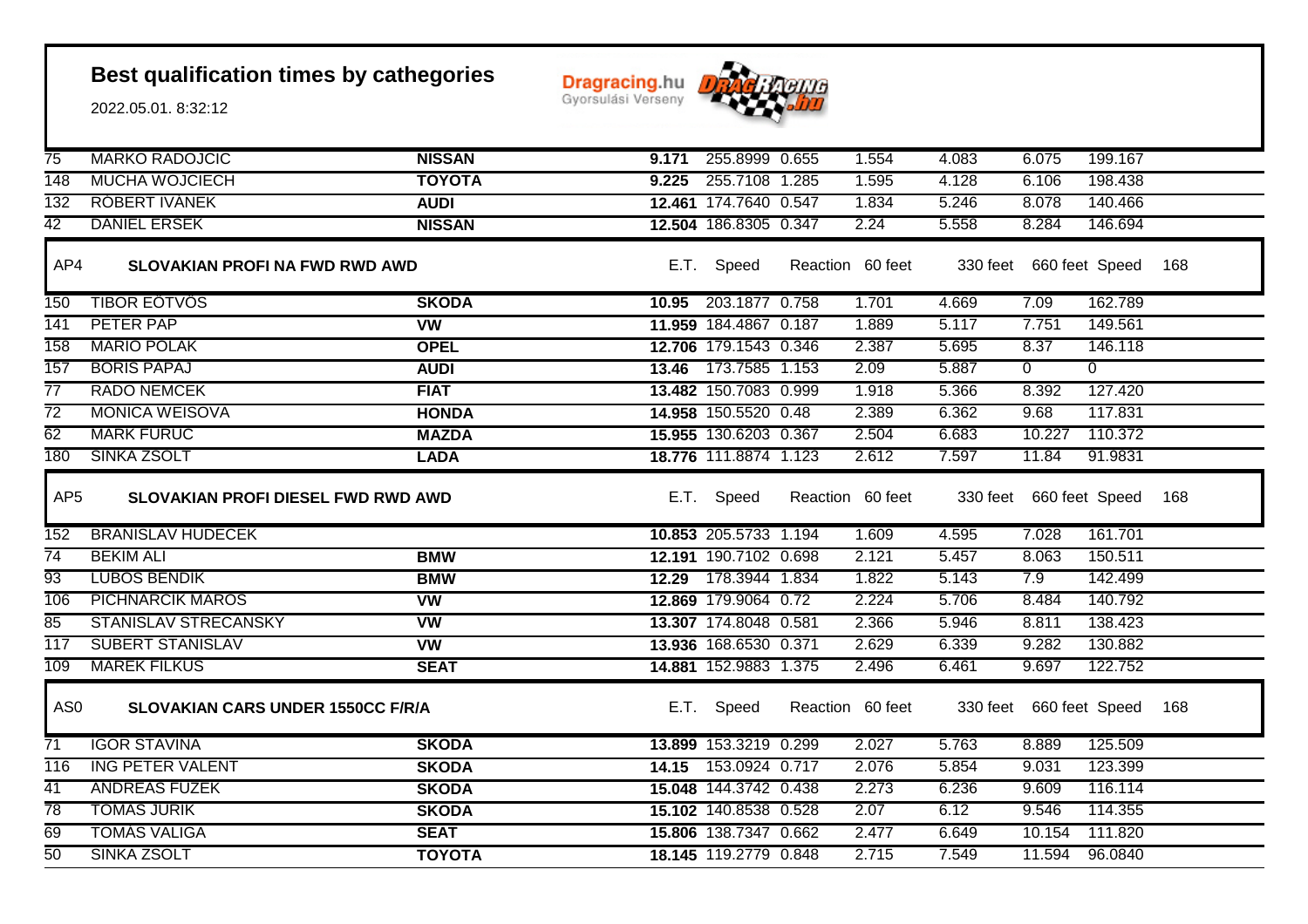

| AS <sub>1</sub> | <b>SLOVAKIAN CARS UNDER 2550CC F/R/A</b> |                          |       | E.T. Speed            | Reaction 60 feet |       | 330 feet 660 feet Speed 168 |         |     |
|-----------------|------------------------------------------|--------------------------|-------|-----------------------|------------------|-------|-----------------------------|---------|-----|
| 107             | <b>MARTIN ADAME</b>                      | <b>HONDA</b>             | 14.23 | 157.4803 0.221        | 2.345            | 6.064 | 9.232                       | 124.103 |     |
| 88              | <b>JAROSLAV KORIENEK</b>                 | <b>HONDA</b>             |       | 14.235 160.4506 0.914 | 2.289            | 6.133 | 9.268                       | 124.986 |     |
| 135             | <b>LADISLAV EGYED</b>                    | <b>HONDA</b>             |       | 14.502 152.1195 0.391 | 2.257            | 6.1   | 9.333                       | 122.209 |     |
| $\overline{58}$ | <b>TOMAS VETOR</b>                       | <b>HONDA</b>             |       | 15.014 151.4896 0.256 | 2.298            | 6.344 | 9.72                        | 116.051 |     |
| 91              | <b>TIBOR WOLF</b>                        | <b>BMW</b>               |       | 15.214 150.5671 0.836 | 2.423            | 6.552 | 9.914                       | 116.420 |     |
| 113             | <b>TOMÁS BUDZINA</b>                     | <b>TOYOTA</b>            |       | 15.304 145.0116 0.289 | 2.435            | 6.534 | 9.941                       | 114.387 |     |
| 68              | <b>MICHAL STASTNY</b>                    | <b>BMW</b>               |       | 16.226 132.8256 0.422 | 2.234            | 6.614 | 10.309                      | 106.923 |     |
| $\overline{55}$ | <b>LADISLAV TAKACS</b>                   | <b>HONDA</b>             |       | 16.531 133.4677 0.517 | 2.452            | 6.919 | 10.637                      | 105.381 |     |
| 65              | <b>MILAN MATAS</b>                       | <b>HONDA</b>             |       | 16.898 134.7789 0.449 | 2.696            | 7.236 | 10.988                      | 104.449 |     |
| AS <sub>2</sub> | SLOVAKIAN CARS UNDER 3800CC F/R/A        |                          |       | E.T. Speed            | Reaction 60 feet |       | 330 feet 660 feet Speed     |         | 168 |
| 82              | <b>GRESO RUDOLF</b>                      | <b>FIAT</b>              |       | 13.099 171.6312 0.8   | 2.18             | 5.663 | 8.504                       | 138.910 |     |
| $\overline{81}$ | <b>HALO ERIK</b>                         | <b>PEUGEOT</b>           |       | 14.135 162.4666 0.989 | 2.311            | 6.166 | 9.253                       | 129.124 |     |
| 59              | <b>JAN SUHAJDA</b>                       | <b>HONDA</b>             |       | 14.205 159.0949 0.392 | 2.48             | 6.259 | 9.333                       | 128.347 |     |
| 44              | <b>PATRIK KYRINOVIC</b>                  | $\overline{\text{vw}}$   |       | 14.304 154.9533 1.427 | 2.177            | 6.014 | 9.214                       | 123.038 |     |
| 134             | <b>KRISTIAN NADASKY</b>                  | <b>NISSAN</b>            |       | 14.321 155.6824 0.549 | 2.244            | 6.084 | 9.268                       | 124.137 |     |
| 123             | <b>FINDUROVA MICHAELA</b>                | <b>HYUNDAI</b>           |       | 15.892 139.2197 1.216 | 2.38             | 6.736 | 10.297                      | 112.491 |     |
| AS3             | <b>SLOVAKIAN CARS FWD RWD TURBO</b>      |                          |       | E.T. Speed            | Reaction 60 feet |       | 330 feet 660 feet Speed     |         | 168 |
| 156             | <b>RUDOLF NOWAK</b>                      | <b>FIAT</b>              |       | 12.301 202.1381 0.878 | 2.191            | 5.703 | 8.331                       | 156.701 |     |
| 90              | <b>EDVARD KISS</b>                       | <b>SEAT</b>              |       | 12.668 189.9615 0.945 | 2.316            | 5.881 | 8.527                       | 149.760 |     |
| 130             | <b>OTO JABOREK</b>                       | <b>MUSTANG</b>           |       | 12.951 175.8018 2.307 | 2.186            | 5.631 | 8.474                       | 138.884 |     |
| 40              | <b>BRANISLAV MURAR</b>                   | $\overline{\mathsf{vw}}$ |       | 13.25 176.0081 0.379  | 2.22             | 5.905 | 8.769                       | 140.445 |     |
| 128             | <b>MICHAL NIEJADUK</b>                   | <b>MUSTANG</b>           |       | 13.317 171.4285 0.81  | 2.185            | 5.773 | 8.712                       | 134.573 |     |
| $\overline{70}$ | <b>STEFAN HOLAKOVSKY</b>                 | <b>HONDA</b>             |       | 13.359 179.7339 1.365 | 2.37             | 6.055 | 8.918                       | 140.902 |     |
| 129             | <b>MICHAL SIMONOVIC</b>                  | <b>FORD</b>              |       | 13.366 181.6860 0.471 | 2.49             | 6.146 | 8.993                       | 140.431 |     |
| 120             | <b>TOMAS MACEJAK</b>                     | <b>VW</b>                |       | 13.781 171.5396 0.484 | 2.264            | 6.089 | 9.106                       | 129.191 |     |
| 122             | <b>LUKAS TRUHLIK</b>                     | <b>FORD</b>              |       | 13.895 160.4449 0.804 | 2.203            | 5.939 | 9.02                        | 127.855 |     |
| 110             | <b>MARUS RECHTOROVIC</b>                 | <b>SKODA</b>             |       | 14.291 161.7366 0.932 | 2.481            | 6.316 | 9.407                       | 127.833 |     |
|                 |                                          |                          |       |                       |                  |       |                             |         |     |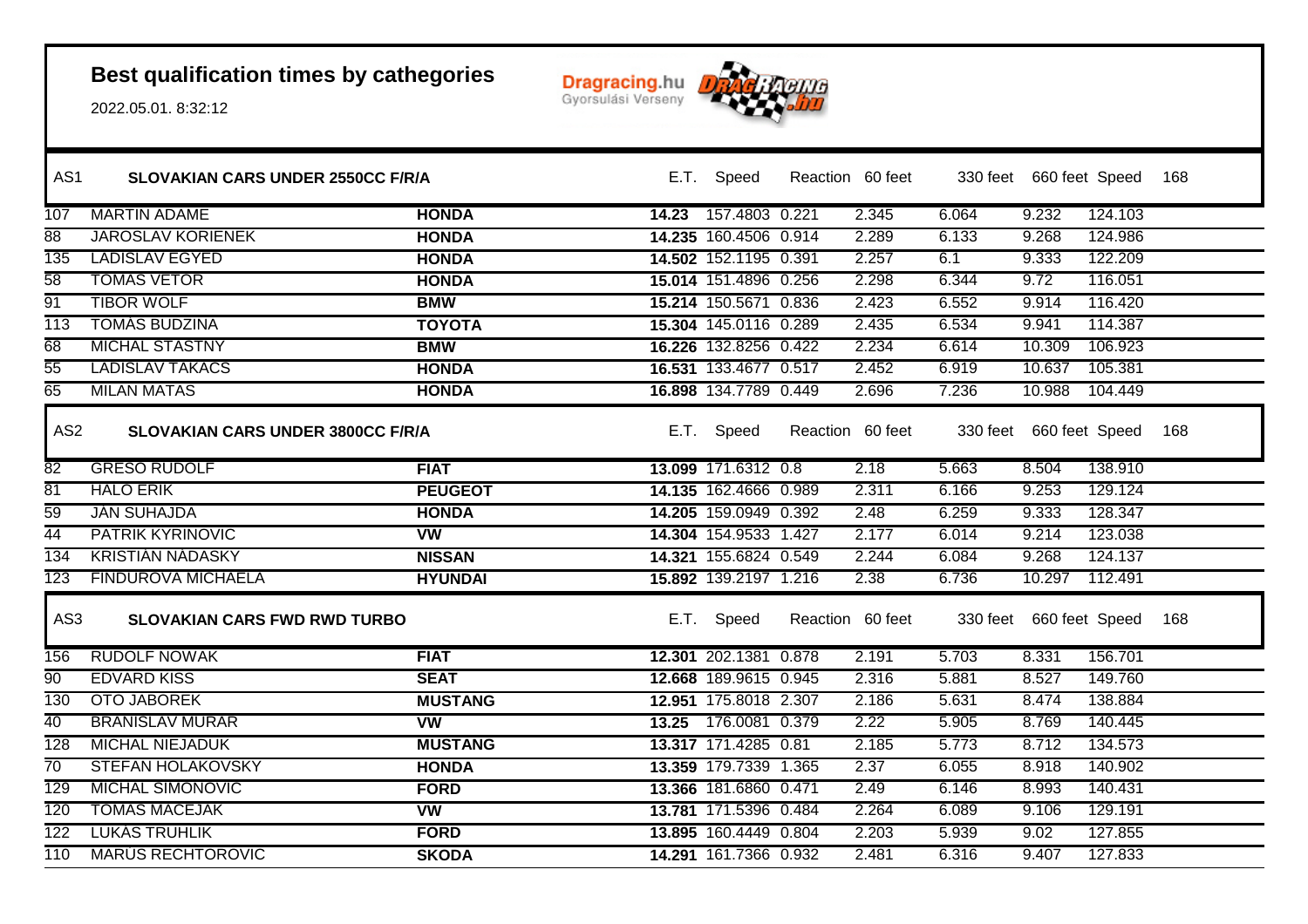

| 124              | <b>TOMAS KUCERKA</b>                         | <b>FORD</b>       |       | 14.302 160.5766 2.347 | 2.384            | 6.238 | 9.355                   | 126.806 |     |
|------------------|----------------------------------------------|-------------------|-------|-----------------------|------------------|-------|-------------------------|---------|-----|
| 67               | <b>RENE SLAVIK</b>                           | <b>FORD</b>       |       | 14.446 164.7446 0.795 | 2.376            | 6.416 | 9.579                   | 123.779 |     |
| 60               | PETER FURUC                                  | <b>AUDI</b>       |       | 14.847 149.2487 0.533 | 2.394            | 6.325 | 9.618                   | 42.8497 |     |
| AS4              | <b>SLOVAKIAN CARS AWD RWD TURBO/NA</b>       |                   |       | E.T. Speed            | Reaction 60 feet |       | 330 feet 660 feet Speed |         | 168 |
| 144              | <b>TOMASZ DROZDZ</b>                         | <b>BMW</b>        |       | 10.077 247.3614 3.898 | 1.885            | 4.742 | 6.858                   | 190.524 |     |
| 146              | ELZBIETA SZCZREDIVSKA                        | <b>BMW</b>        |       | 10.124 239.8209 0.876 | 1.905            | 4.716 | 6.831                   | 188.316 |     |
| 108              | ANDREJ KOSARISTAN                            | <b>AUDI</b>       |       | 10.921 206.4220 1.378 | 1.759            | 4.68  | 7.088                   | 162.984 |     |
| 66               | <b>ADEM ALI</b>                              | <b>BMW</b>        | 11    | 224.6405 0.291        | 2.142            | 5.197 | 7.47                    | 175.438 |     |
| 167              | <b>MARIO KINTLER</b>                         | <b>AUDI</b>       |       | 11.035 203.4910 1.169 | 1.753            | 4.695 | 7.146                   | 160.336 |     |
| 149              | <b>JAN ZAVODNY</b>                           | <b>AUDI</b>       |       | 11.194 208.0636 0.568 | 2.04             | 5.002 | 7.393                   | 1.21588 |     |
| 63               | <b>MICHAL VARADI</b>                         | <b>AUDI</b>       | 11.5  | 192.0778 1.446        | 1.804            | 4.839 | 7.399                   | 153.400 |     |
| 131              | <b>KRISTIAN SAMEL</b>                        | <b>VW</b>         |       | 11.727 185.5899 1.081 | 1.8              | 4.882 | 7.523                   | 148.289 |     |
| 166              | <b>FILIP KEBIS</b>                           | <b>BMW</b>        |       | 11.781 201.3242 0.5   | 3.586            | 5.403 | 7.87                    | 159.920 |     |
| 137              | <b>MICHAL CEHULA</b>                         | <b>MITSUBICHI</b> |       | 11.786 220.5774 1.085 | 2.513            | 5.866 | 8.213                   | 172.123 |     |
| $\overline{73}$  | <b>PETER MATUSKA</b>                         | <b>BMW</b>        |       | 11.887 185.7738 0.735 | 1.815            | 4.999 | 7.651                   | 148.123 |     |
| $\overline{76}$  | <b>ADAM KUNIC</b>                            | <b>VW</b>         |       | 11.894 185.9657 1.119 | 1.877            | 5.026 | 7.669                   | 148.662 |     |
| 127              | <b>MARTIN HACO</b>                           | <b>BMW</b>        |       | 12.06 193.0170 0.669  | 2.151            | 5.383 | 7.973                   | 151.944 |     |
| 80               | <b>ERIK SLADEK</b>                           | <b>BMW</b>        |       | 12.703 196.1468 1.108 | 2.318            | 5.921 | 8.613                   | 149.935 |     |
| $\overline{38}$  | <b>VIKTOR KAHAJ</b>                          | <b>DODGE</b>      |       | 12.972 174.2835 1.575 | 2.198            | 5.643 | 8.475                   | 139.357 |     |
| 98               | <b>MAREK BACA</b>                            | <b>DEDGE</b>      |       | 13.035 176.6715 0.754 | 2.291            | 5.778 | 8.59                    | 140.541 |     |
| 48               | <b>MATTHIAS VALO</b>                         | <b>AUDI</b>       |       | 13.039 168.8301 0.727 | 1.961            | 5.442 | 8.367                   | 133.896 |     |
| 139              | <b>MARTIN HUKEL</b>                          | <b>MERCEDES</b>   |       | 13.312 171.0831 1.042 | 2.229            | 5.751 | 8.682                   | 133.920 |     |
| 100              | <b>PETER MECIAR</b>                          |                   |       | 13.364 171.9657 0.964 | 2.312            | 5.91  | 8.8                     | 136.272 |     |
| 102              | <b>DENIS CACHOVAN</b>                        | <b>CHRISLER</b>   |       | 13.613 167.0564 0.702 | 2.189            | 2.578 | 8.853                   | 131.076 |     |
| AS <sub>5</sub>  | <b>SLOVAKIAN CARS AWD TURBO ABOVE 2550CC</b> |                   |       | E.T. Speed            | Reaction 60 feet |       | 330 feet 660 feet Speed |         | 168 |
| $\overline{143}$ | ZSOLT JOBA                                   | <b>NISSAN</b>     |       | 9.276 249.8889 0.496  | 1.631            | 4.127 | 6.122                   | 198.438 |     |
| 142              | <b>PATRIK WALKE</b>                          | <b>AUDI</b>       | 9.345 | 243.1643 1.699        | 1.658            | 4.137 | 6.133                   | 196.258 |     |
| 154              | <b>VASTESIK ONDREJ</b>                       |                   |       | 9.725 229.4396 3.722  | 1.61             | 4.176 | 6.313                   | 183.673 |     |
| 151              | <b>VLADIMIR KRATOCHVIL</b>                   | <b>NISSAN</b>     |       | 10.058 240.4231 2.222 | 1.836            | 4.63  | 6.765                   | 187.5   |     |
| 159              | <b>KRAWCZYK PRZEMEK</b>                      | <b>AUDI</b>       |       | 10.148 220.3721 1.256 | 1.717            | 4.39  | 6.598                   | 177.472 |     |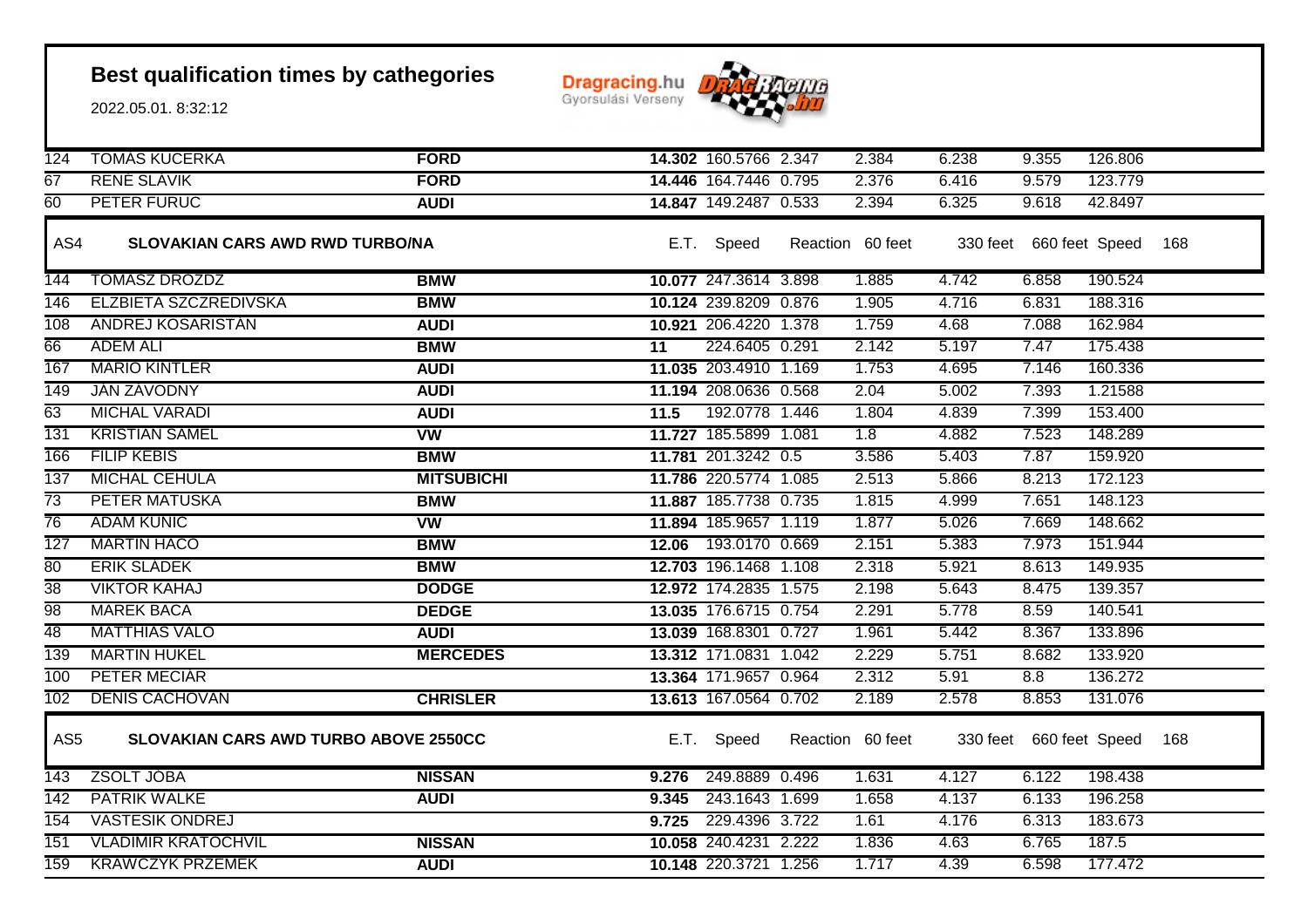**Dragracing.hu** 



| 153              | <b>IVAN SOLTYS</b>                    | <b>BMW</b>             | 10.449 213.2802 1.304 | 1.657            | 4.454 | 6.762                   | 170.248        |     |
|------------------|---------------------------------------|------------------------|-----------------------|------------------|-------|-------------------------|----------------|-----|
| 164              | <b>PATRIK SOLOMON</b>                 | <b>BMW</b>             | 11.059 203.7582 1.167 | 1.773            | 4.747 | 7.186                   | 161.591        |     |
| 111              | <b>MARTIN KRAJCI</b>                  | <b>NISSAN</b>          | 11.466 179.4974 0.665 | 1.889            | 4.912 | 7.355                   | 161.267        |     |
| 49               | <b>BRANISLAV BELIANCIN</b>            | <b>PORSCHE</b>         | 11.636 195.3888 1.683 | 1.943            | 5.045 | 7.594                   | 154.283        |     |
| 168              | <b>NIKOLAS SINKOVIC</b>               | <b>AUDI</b>            | 11.744 185.9504 1.107 | 1.703            | 4.853 | 7.51                    | 147.768        |     |
| 118              | <b>MÁRIO JANKECH</b>                  | <b>AUDI</b>            | 11.812 183.2322 2.053 | 1.722            | 4.867 | 7.536                   | 146.641        |     |
| 84               | <b>LUBOMIR MASARYK</b>                | <b>AUDI</b>            | 12.071 193.0005 0.653 | 2.16             | 5.367 | 7.971                   | 151.336        |     |
| 169              | <b>MARTIN HUSOVSKY</b>                | <b>BMW</b>             | 12.477 180.3462 0.231 | 1.992            | 5.348 | 8.113                   | 142.540        |     |
| AS <sub>6</sub>  | SLOVAKIAN CARS FWD/AWD DIESEL U2550CC |                        | E.T. Speed            | Reaction 60 feet |       | 330 feet 660 feet Speed |                | 168 |
| 51               | <b>PAVEL HIBLER</b>                   | <b>SKODA</b>           | 12.651 191.7259 0.254 | 2.29             | 5.842 | 8.503                   | 148.554        |     |
| $\overline{92}$  | PETER LETKO                           | <b>SEAT</b>            | 13.291 177.9148 0.483 | 2.279            | 5.984 | 8.828                   | 136.765        |     |
| 86               | <b>MAROS OLAH</b>                     | <b>SEAT</b>            | 13.319 169.2174 0.408 | 2.248            | 5.786 | 8.68                    | 134.388        |     |
| 99               | <b>ROMAN TOTH</b>                     | <b>VW</b>              | 13.348 176.8033 0.55  | 2.457            | 6.061 | 8.884                   | 138.803        |     |
| 87               | <b>HENRICH KOTLAR</b>                 | <b>SEAT</b>            | 13.465 170.4545 0.347 | 2.327            | 5.945 | 8.843                   | 136.582        |     |
| 155              | <b>JURAJ GOGOLA</b>                   | <b>VW</b>              | 13.59 166.6543 1.124  | 1.941            | 5.769 | 8.815                   | 131.103        |     |
| $\overline{79}$  | <b>LUKAS KARAMAN</b>                  | <b>SKODA</b>           | 13.608 167.5915 0.635 | 2.311            | 5.941 | 8.9                     | 135.269        |     |
| $\overline{52}$  | <b>MAREK LISKAS</b>                   | $\overline{\text{vw}}$ | 13.915 167.0316 0.597 | 2.513            | 6.233 | 9.199                   | 133.745        |     |
| 161              | <b>MARTIN ZUREK</b>                   | <b>VW</b>              | 13.94 163.2978 0.871  | 2.356            | 6.103 | 9.129                   | 131.409        |     |
| 89               | <b>MARTIN KRECHNAK</b>                | <b>VW</b>              | 14.219 158.5009 0.627 | 2.419            | 6.182 | 9.267                   | 127.877        |     |
| 45               | <b>RENE REJFEK</b>                    | <b>SEAT</b>            | 14.245 160.3592 0.434 | 2.275            | 6.145 | 9.261                   | 128.344        |     |
| 163              | <b>VRATKO ZACKO</b>                   | <b>SEAT</b>            | 14.875 153.9882 0.611 | 2.425            | 6.431 | 9.705                   | 118.862        |     |
| 162              | <b>CHROMCIK MATEJ</b>                 | $\overline{\text{vw}}$ | 15.658 138.8546 0.537 | 2.134            | 6.383 | 9.936                   | 108.677        |     |
| 97               | <b>ZOLTÁN BEKE</b>                    | <b>SKODA</b>           | 15.794 142.3104 0.715 | 2.659            | 6.87  | 10.304                  | 112.844        |     |
| $\overline{112}$ | <b>KRISZTIAN PAULIS</b>               | <b>SKODA</b>           | 16.547 135.8982 1.777 | 2.754            | 7.124 | $\Omega$                | $\overline{0}$ |     |
| AS7              | SLOVAKIAN CARS FWD/AWD DIESEL A2550CC |                        | E.T. Speed            | Reaction 60 feet |       | 330 feet 660 feet Speed |                | 168 |
| 160              | <b>LUBOS CELIN</b>                    | <b>BMW</b>             | 11.237 195.3718 0.288 | 1.661            | 4.676 | 7.207                   | 155.359        |     |
| 83               | <b>MICHAL GECY</b>                    | <b>SEAT</b>            | 12.019 204.8900 0.737 | 2.164            | 5.556 | 8.097                   | 155.333        |     |
| $\overline{54}$  | <b>DAVID NOVAK</b>                    | <b>BMW</b>             | 12.315 178.8979 0.184 | 1.862            | 5.163 | 7.919                   | 142.468        |     |
| $\overline{121}$ | <b>DENIS MOKRY</b>                    | <b>AUDI</b>            | 12.946 167.0006 0.655 | 1.905            | 5.349 | 8.261                   | 134.581        |     |
| 165              | <b>VASLAV POPVIC</b>                  | <b>BMW</b>             | 13.265 168.7036 0.755 | 2.101            | 5.675 | 8.606                   | 134.152        |     |
|                  |                                       |                        |                       |                  |       |                         |                |     |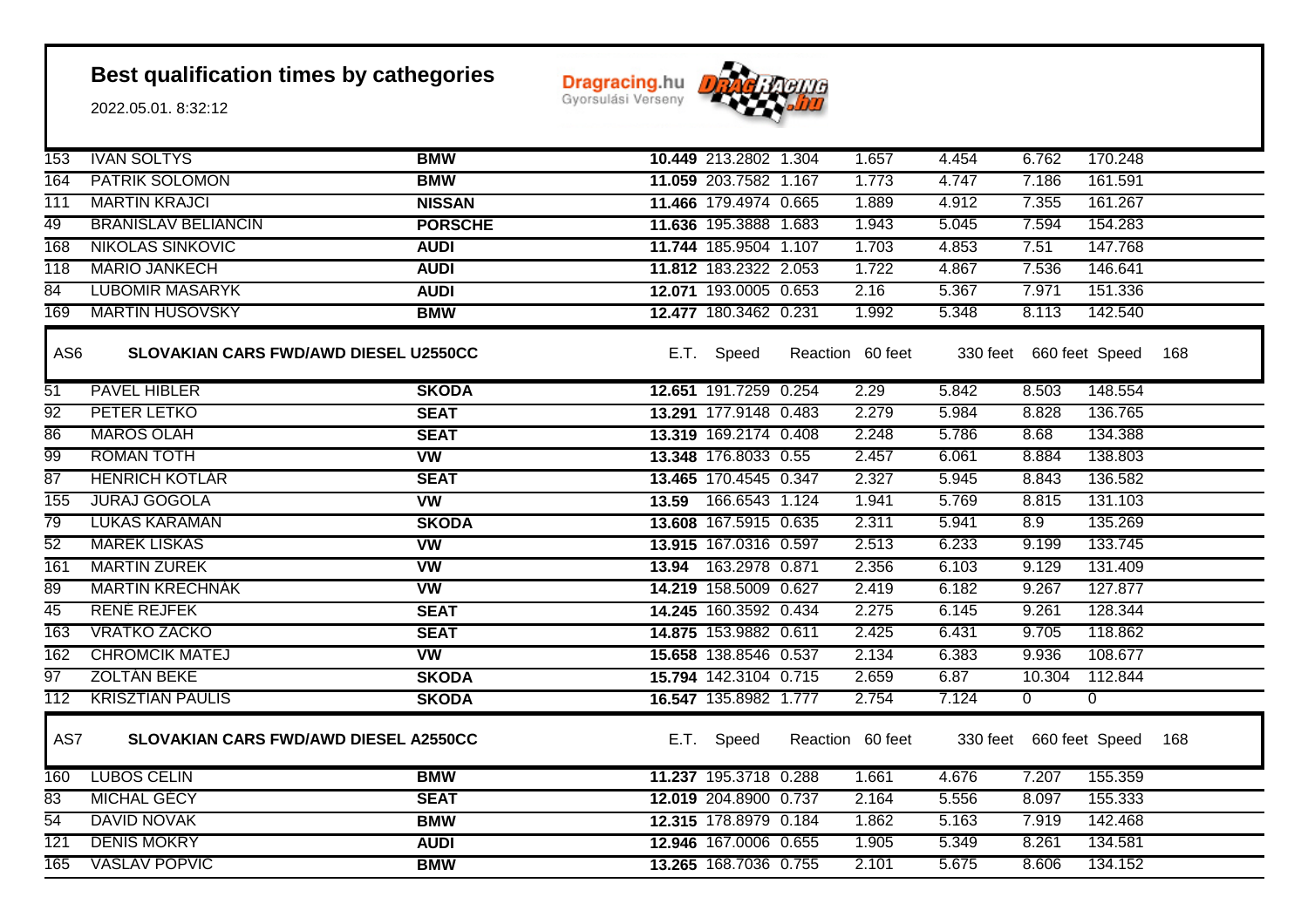**Dragracing.hu** 



| 47                | <b>PATRIK SEDLAR</b>         | <b>BMW</b>      |       | 13.758 167.7602 0.785 | 2.292            | 6.049 | 9.04                    | 131.448                     |     |
|-------------------|------------------------------|-----------------|-------|-----------------------|------------------|-------|-------------------------|-----------------------------|-----|
| 46                | <b>MIROSLAV RYBAR</b>        | <b>JAGUAR</b>   |       | 15.321 147.2946 0.869 | 2.279            | 6.505 | 9.958                   | 115.328                     |     |
| SM <sub>1</sub>   | <b>SLOVAKIAN MOTORBIKE 1</b> |                 |       | E.T. Speed            | Reaction 60 feet |       |                         | 330 feet 660 feet Speed 168 |     |
| 5                 | PETR NOVAK                   | YAMAHA          |       | 10.525 213.4117 0.275 | 1.804            | 4.661 | 6.908                   | 175.295                     |     |
| $\overline{19}$   | <b>ASZTALOS TAMAS</b>        | <b>SUZUKI</b>   |       | 10.609 212.9572 0.327 | 1.838            | 4.681 | 6.952                   | 173.343                     |     |
| $\overline{28}$   | <b>ADAM ZEMHNOVIC</b>        | YAMAHA          |       | 10.807 212.8263 0.387 | 1.892            | 4.83  | 7.136                   | 171.959                     |     |
| $\overline{2}$    | PETER KOCIS                  | <b>KAWASAKI</b> |       | 10.993 203.6936 0.342 | 1.901            | 4.876 | 7.209                   | 168.035                     |     |
| $\overline{6}$    | <b>KATKA DOSTALOVA</b>       | <b>SUZUKI</b>   |       | 11.015 209.3607 0.246 | 2.022            | 4.997 | 7.3                     | 170.816                     |     |
| $\overline{20}$   | <b>ROBERT GAL</b>            | YAMAHA          |       | 11.493 196.3179 1.906 | 1.973            | 5.036 | 7.514                   | 158.690                     |     |
| $\overline{33}$   | <b>LUKAS ULICKY</b>          | YAMAHA          |       | 12.303 182.7930 0.31  | 2.284            | 5.612 | 8.179                   | 153.777                     |     |
| 29                | <b>DENIS KOSTAL</b>          | <b>SUZUKI</b>   |       | 15.14 127.2624 0.636  | 2.376            | 6.177 | 9.481                   | 117.367                     |     |
| SM <sub>2</sub>   | <b>SLOVAKIAN MOTORBIKE 2</b> |                 |       | E.T. Speed            | Reaction 60 feet |       |                         | 330 feet 660 feet Speed     | 168 |
| 14                | <b>LADISLAV LITAVSKY</b>     | <b>HONDA</b>    |       | 10.823 206.6874 0.093 | 1.864            | 4.737 | 7.047                   | 166.957                     |     |
| $\overline{32}$   | <b>FRANTISEK JESENSKY</b>    | <b>HONDA</b>    |       | 11.497 193.5234 0.488 | 1.996            | 5.074 | 7.515                   | 160.239                     |     |
| SM <sub>3</sub>   | <b>SLOVAKIAN MOTORBIKE 3</b> |                 |       | E.T. Speed            | Reaction 60 feet |       | 330 feet 660 feet Speed |                             | 168 |
| $\overline{22}$   | <b>JULIUS VAGO</b>           | <b>SUZUKI</b>   | 9.633 | 246.6834 0.317        | 1.789            | 4.461 | 6.469                   | 198.299                     |     |
| $\overline{30}$   | <b>LUKAS HYPSKY</b>          | <b>SUZUKI</b>   | 9.719 | 232.9071 0.251        | 1.759            | 4.319 | 6.384                   | 190.162                     |     |
| $\overline{21}$   | <b>RADOVAN MACAI</b>         | <b>KAWASAKI</b> | 9.753 | 242.7839 0.289        | 1.773            | 4.455 | 6.511                   | 192.653                     |     |
| $\overline{27}$   | <b>STEFAN KLAMPFER</b>       | <b>KAWASAKI</b> |       | 9.862 221.8716 0.706  | 1.659            | 4.248 | 6.382                   | 183.785                     |     |
| $\overline{3}$    | <b>PAVEL HRIVCIR</b>         | <b>SUZUKI</b>   |       | 10.166 233.5357 0.164 | 1.932            | 4.668 | 6.805                   | 185.912                     |     |
| $\overline{10}$   | <b>SZABOLCS BAJAK</b>        | <b>SUZUKI</b>   |       | 10.193 236.7548 0.475 | 1.999            | 4.776 | 6.863                   | 187.656                     |     |
| $\overline{17}$   | <b>ANNA BAK</b>              | <b>BMW</b>      |       | 10.297 233.3298 0.273 | 1.935            | 4.768 | 6.943                   | 184.941                     |     |
| $\overline{31}$   | <b>JURAJ KOCHTA</b>          | <b>DUCATI</b>   |       | 10.51 233.2694 0.336  | 2.078            | 4.964 | 7.11                    | 193.249                     |     |
| $\overline{12}$   | <b>HESBERT HELMERGER</b>     | <b>SUZUKI</b>   |       | 11.055 175.7675 0.614 | 1.788            | 4.52  | 6.848                   | 162.607                     |     |
| $\overline{36}$   | <b>ROBERT PODMANISKY</b>     | <b>KAWASAKI</b> |       | 11.107 213.5839 0.495 | 2.064            | 5.079 | 7.454                   | 167.485                     |     |
| $\overline{\tau}$ | <b>KAROL KOLODITS</b>        | YAMAHA          |       | 11.936 212.4545 0.522 | 2.488            | 5.858 | 8.238                   | 168.255                     |     |
| SM4               | <b>SLOVAKIAN MOTORBIKE 4</b> |                 |       | E.T. Speed            | Reaction 60 feet |       | 330 feet 660 feet Speed |                             | 168 |